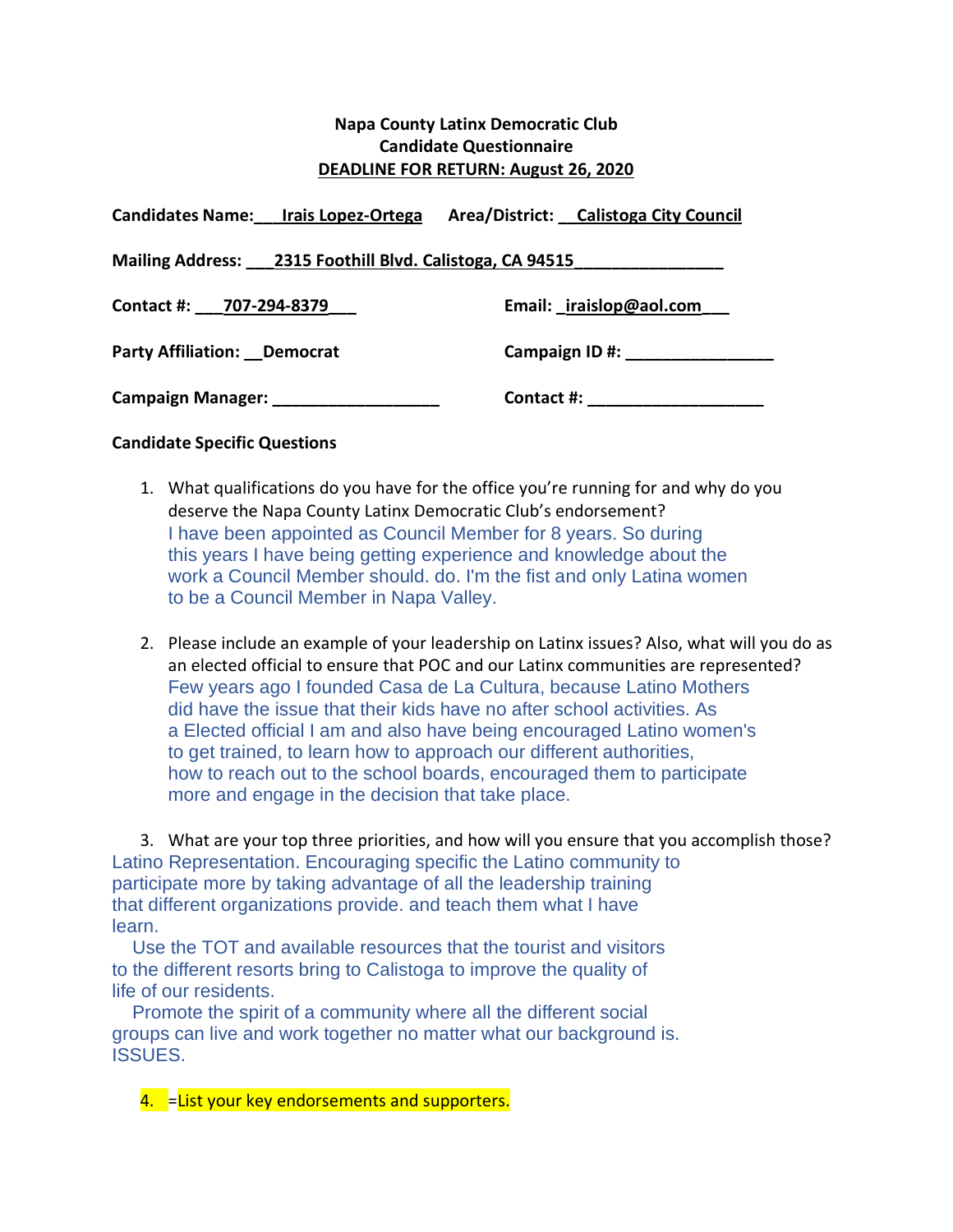#### **Issues**

5. Latinx community members are often deemed essential workers, what will you do to mitigate the effects essential workers suffer during this pandemic, including your employees? what I do with my employees is to provide them with the right Protective equipment to be sure they do their work in a safe and comfortable conditions. this is something that we all the Latino leaders should promote no only at our work site but also to others. educate our essential worker or how to use these protective equipment as well.

6. How will you tackle the next upcoming natural and public health disaster and how will this plan actively engage the Latinx Community? What is your plan to ensure that disaster planning is culturally competent and provides language access? At the moment we have experienced natural disasters as the fires that create PSPS in Calistoga a lot. So, to tackle that is very important that our Latino community get subscribe to Nyxle and to the alerts that City and County send. Also show them how to be prepared for emergencies.

# 7. What is your stance on Black Lives Matter? How do you link this movement to the needs of the Latinx community?

My stance on Black Lives Matter is that it's time to address the systemic problem in this country. We are living in a time where we can see that the more it's no address and changes are made we will continue to see violence against African Americans get worse.I beleive that it relates to the Latino Movement in great part because our black and brown communities are those mainly targeted. however, I believe in doing it in a non-violent way. seeing the riots across the nation saddens me. I think we need better policies to address these issues and hold officers accountable. also I believe in better training for our officers to deescalate situations. for example when people are having mental health crisis.

8. What is your stance on re-appropriating police funding? What does this mean to you in your role and what policies will you pursue to address this call to action? I don't believe defunding the police is the anwer. rather I believe in revising the budget to better train and promote programs for our youth, create more trust in the community and prevent excessive force by our officers. fortunately in Calistoga the relations between the City, residents and the Police department is very open and we have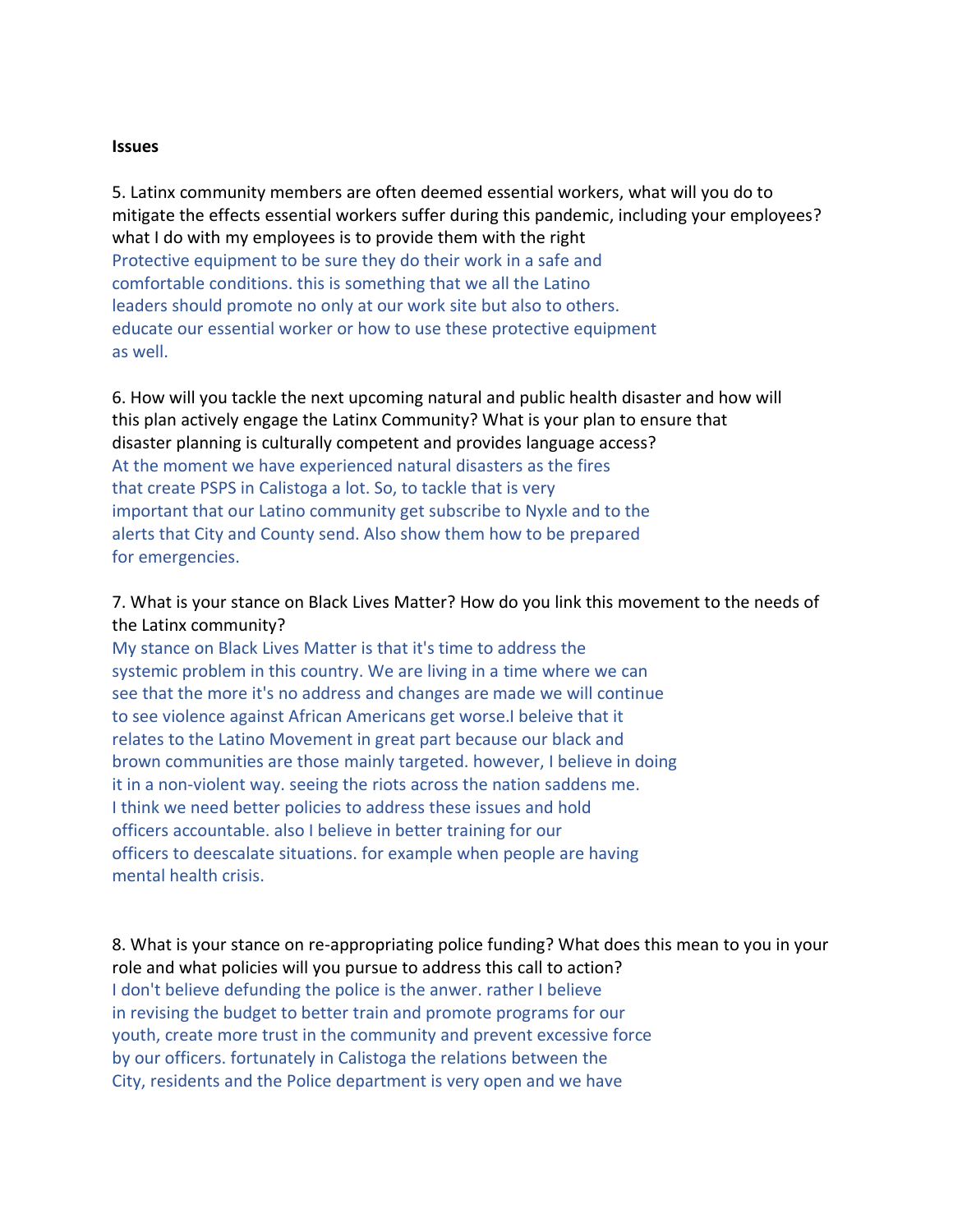good programs in place. We have a very diverse police department that represents all the social groups here.the police dept. already follow the guidelines from different organizations like [#8canwait.org.](http://8canwait.org/) And in effort to be transparent all the policies that the department follows are in the police dept. website.

9. Families of all ranges continue leaving our community because it is too expensive for them to live here. Many families are doing long commutes in order to work here, therefore increasing their carbon footprint, missing on important family time, and much more. What is your commitment and plan to increase workforce housing so families that work here are able to live here? And what will you do to help keep families that are living here to remain here (e.g. increase the quality of life, health and wellness, youth and children activities, etc…)

Unfortunately this is a problem that occur no only in our county but all over the state. Jobs that paid reasonable salaries to cover the needs of a family, no necessarily are enough to cover housing, so families and people look for a place that can afford, therefore long hrs of commute are necessary for many.With my role as a council member I want to be sure that we follow the guidelines that the state provide to us to increase affordable housing in Calistoga, but taking in considerations what we can accommodate and be sure we have the infrastructure to do so.

We do have to have enough public services, like water, recreational programs etc..

10. Do you believe it is the role of elected officials to take policy steps to assure adequate affordable housing? Yes x No

Specifically, what suggestions do you have to make housing more affordable? And would you support requiring new developments to set aside a certain percentage of affordable housing?

#### Comments:

Yes, as a elected official we do have the obligation to be sure that we comply with the State regulations about enough housing for all sectors in our community.

A personally suggest that each new project that comes to the city it should provide some type of housing for the residents and work-force in town.

11. According to a report from July 28<sup>th</sup>, 2020, homelessness has continued to increase for the last several years in Napa County. In 2016, 317 people were reported to be homeless. In 2020, it reported 464 people. What can you do in the role you're running for to address this important and growing issue?

Homelessness is a very serious problem for all of us, even though Calistoga has no major problems, but we can see the situation is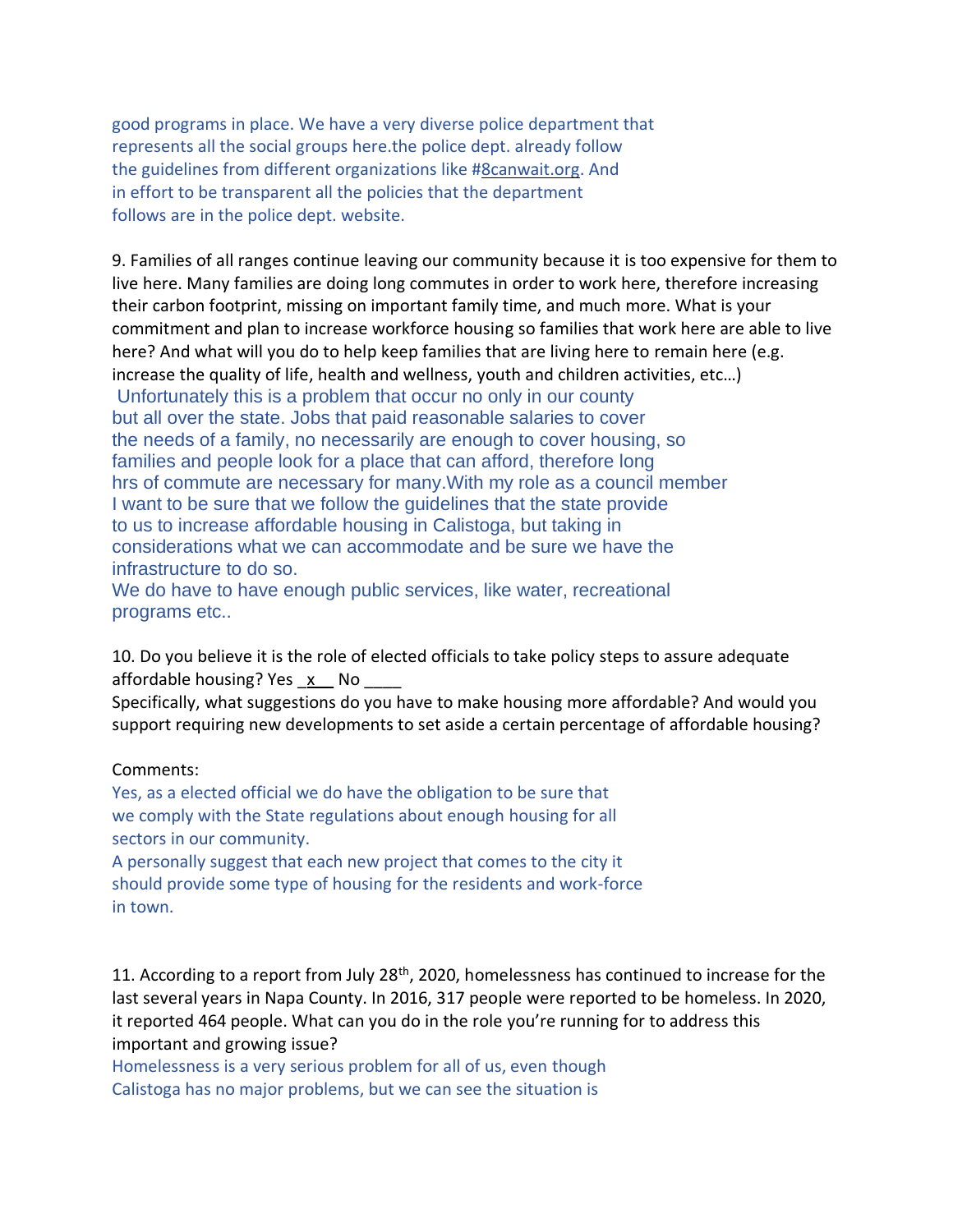changing. I think the best for a City like us is to implement a program or plan on place before it will became impossible to solve. again lots of factors make the problems worse. Housing, unemployment, etc..

## 12. In the role you're running for, what can you do to help ensure that transportation meets the needs of youth, working people, families, and seniors?

We need to educate our community about the transportation services that are available in our towns, few years ago, because the lack of use of these resources some bus routes were cancelled in Calistoga. Calistoga is to far away from everything that most people like to use private transportation.

13. What action steps will you take to diversify the local workforce in your city or town? Additionally, what hiring processes will you pursue to increase the diversity of your City/Town's staff, and boards and commissions?

Because Calistoga is a resort and tourist town, we already have a diversity in our work force,but regarding boards and commissions we for sure need more participation from the members of our community.

■ Do you support a policy where aspiring citizens can serve on boards and commissions? \_\_\_ Yes \_\_\_ No

Yes, definitely, I think that as soon you become a resident of a community you should participate in the decision that take place at different levels.

14. Do you support a woman's right to obtain medical services, including legal abortions? Yes x No

Comments/Expand: Yes, true education, information etc.. I think every women deserves the right to medical affordable care, and each one has the right to decide for their selfs.

Reproductive justice is a deep concern to communities of color, do you believe it is a women's right to choose and to have control over her own body? Do you believe more services to prevent black women and women of color… what policies would you pursue to ….Maternal Mortality.

15. What is at least one specific thing you can do as an elected official to address the needs of LGBTQIA+ people? EDUCATION. I thing educate, educate, educate, is very important, so all of us will be more open to accept, work and live together with theLGBTQIA+ community, every single human be has the same rights as every body else.